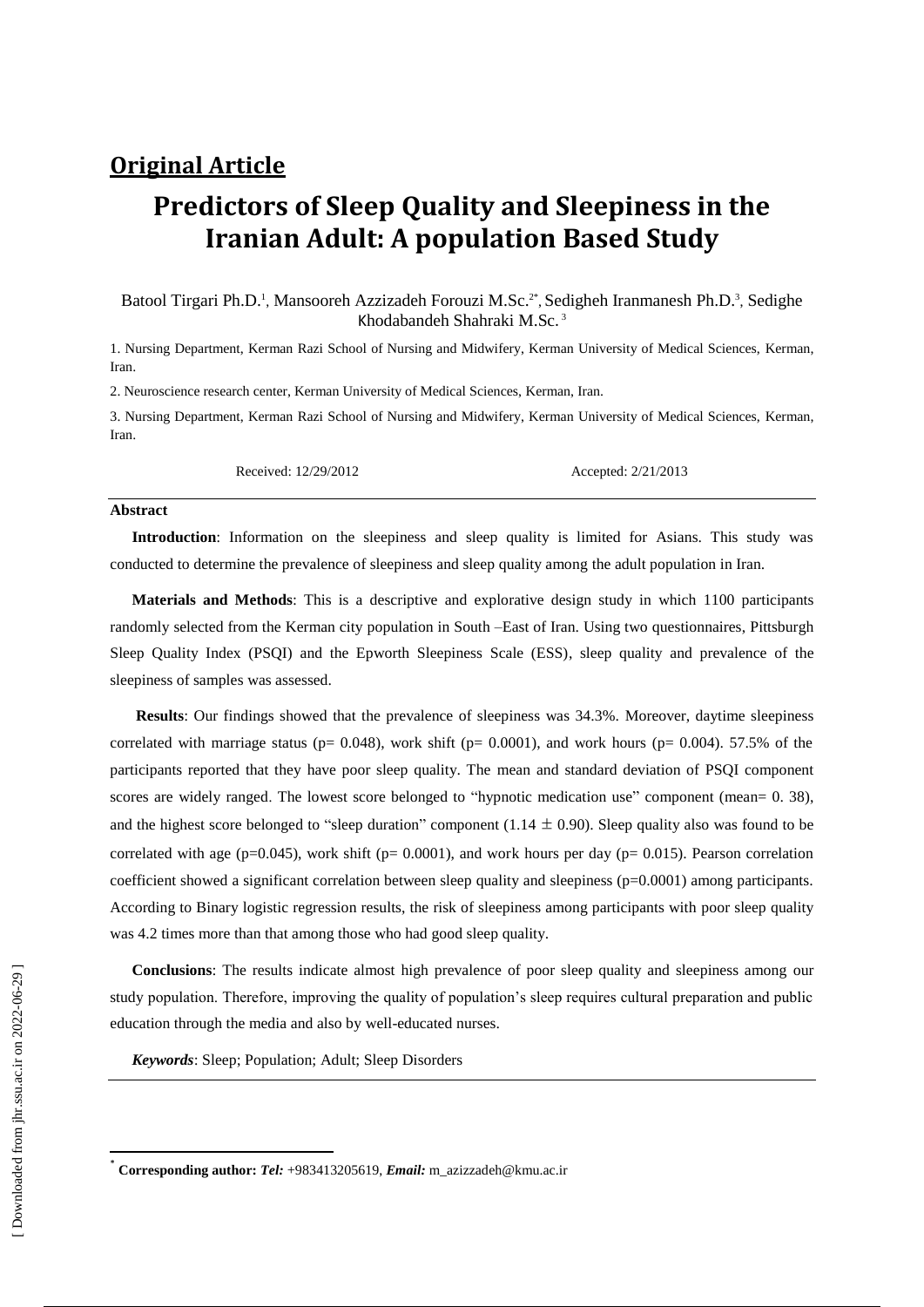### **Introduction**

Sleep quality and daytime sleepiness are salient and clinically relevant dimensions of sleep-wake function. Poor sleep quality and insomnia symptoms have been associated with worse health, increased health care costs and utilization, absenteeism from work, and increased risk for psychiatric disorders, including depression .

Daytime sleepiness has been associated with increased risk of motor vehicle accidents, worse physical health, and increased mortality risk  $[1, 2, 3]$ . Sleep difficulties represent a common problem among the adult population. It has been shown that, in different countries, between 10% to 40% of the population suffer from insomnia<sup>[4]</sup>

Sleep quality and daytime sleepiness and their side effects have been discussed by many clinicians. These sleep problems have been found to be associated with health-related problems such as smoking, invasive and aggressive behaviors  $^{[5]}$  and may activate the stress system with neurohormonal stress responses and can cause immune system alteration. They also affect cognitive and limbic systems  $[6, 7]$ . Furthermore, they may increase arousals  $[8]$ , tension, irritability, depression, confusion and consequently caused lower life satisfaction<sup>[9]</sup>.

According to Olutayo and Aloba, poor sleep quality and daytime sleepiness can result family economic burden  $[10]$ . In the literature review two Asian studies, across a wide variety of populations were found that demonstrated

the prevalence of poor sleep quality and daytime sleepiness [12, 13].

In a cross-sectional study, the overall prevalence of EDS among Korean people was found 12.2% (10.7% for men and 13.7% for women)<sup>[11]</sup> .In Japanese the prevalence rates of poor sleep quality were 26.4% for males and  $31.1\%$  for females  $^{[12]}$ . In Iran Mousavi et al., conducted a study among the population of Shahrod in North-East of Iran, and examined their EDS. They reported that 13.9% of participants have severe and 41.6% have moderate sleepiness. They showed that 53% of participants have no sleepiness [13] Asghari et al (2012) also reported that 37.0% of urban community of Tehran categorized as poor sleeper<sup>[4]</sup>.

Poor sleep quality and daytime sleepiness may have great consequences, including traffic and industrial accidents, decreased productivity, and interpersonal problems [14,15]. Yet despite these adverse consequences, information on the epidemiology of sleep quality and daytime sleepiness, as well as the relationship between them, is limited in the general population of Iran, especially in a large sample covering a wide range of ages. The aim of this study was to examine subjective sleep quality and daytime sleepiness in the Iranian adult.

### **Materials & Methods**

#### **Design**

The study employed a descriptive, explorative design, and was conducted in Kerman city in South –East of Iran.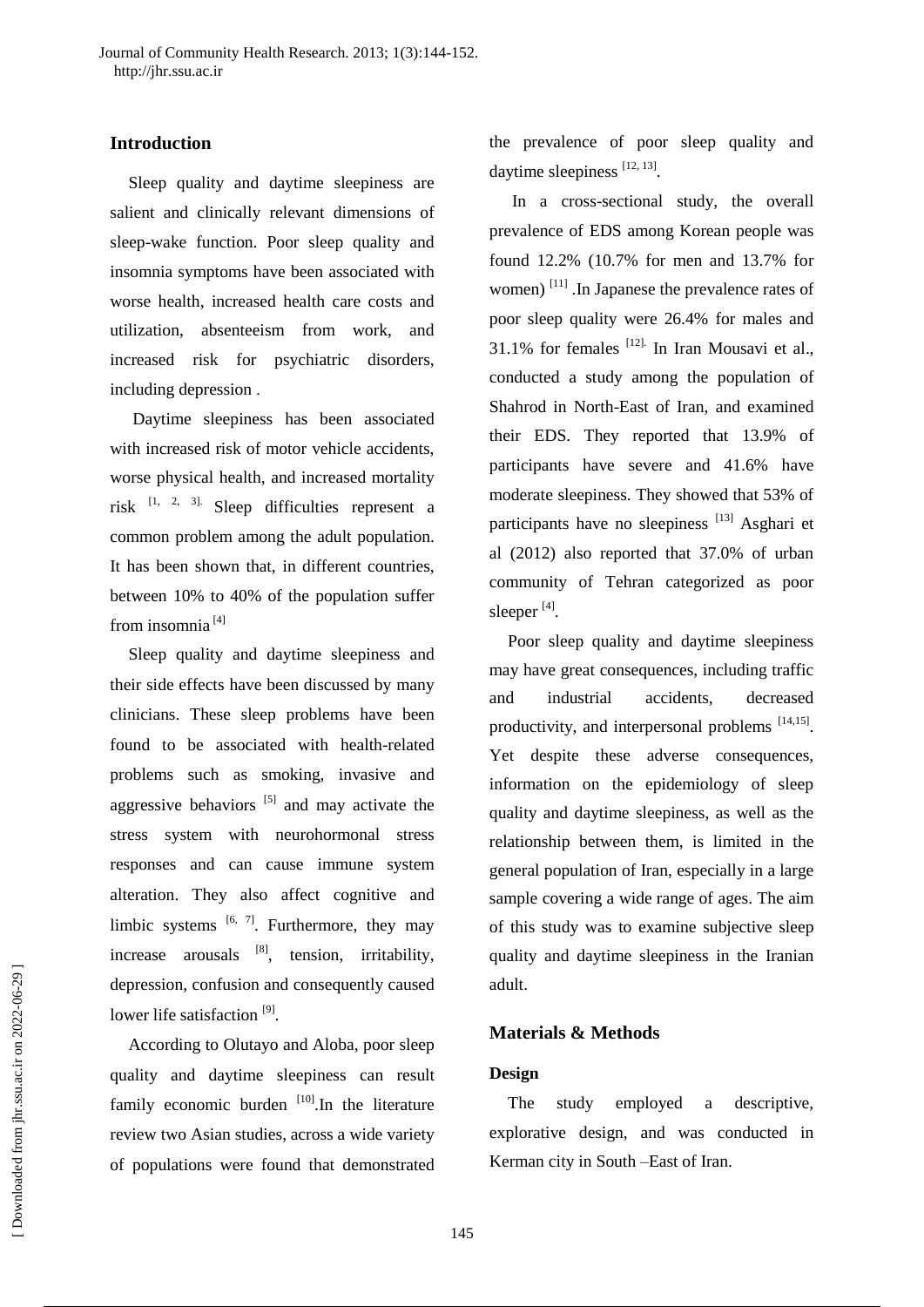#### **Sample**

The study sample consisted of population of Kerman city in South –East of Iran. A cluster random sample of 1100 adult people was gathered. The size of sample was selected based on previous published research [16, 17, 18, <sup>19]</sup> using the same instrument and was assumed to be sufficient.

### **The instruments**

### **Socio-demographic characteristics**

First, a questionnaire was designed to obtain background information which was assumed to influence Sleepiness and sleep quality. It included questions about Gender, age, employment, marriage status, educational level, work hours per day, work shift.

### **Epworth Sleepiness Scale**

The Epworth Sleepiness Scale was used to determine the level of daytime sleepiness. The ESS is a questionnaire that examines subjective sleep propensity  $[2]$ , which has been translated into 52 languages and were used in a wide range of population-based and clinical studies  $[3, 20, 21]$ .

The ESS is a short questionnaire including eight items within individual rates on the likelihood that they would doze in eight common, quiescent situations. The response rate were ranged between 0 (would never doze) and 3 (high chance of dozing). The score of the ESS is the sum of ratings for the eight items  $[2, 20]$ . A sum of 9 or more from the eight individual scores reflect "very sleepy and should try to find medical advice  $[2]$ .

### **The Pittsburgh Sleep Quality Index (PSQI)**

The PSQI is a 24-item questionnaire. It is divided into seven components; sleep quality, sleep latency, sleep duration, habitual sleep efficiency, sleep disturbances, use of sleep medications and daytime dysfunction. The scores in seven subscales ranged between 0-3  $(0=$  Not during the past month;  $1=$  Less than once a week;  $2=$  Once or twice a week;  $3=$ Three or more times a week). The addition of these seven components yields a global score of subjective sleep quality. This scale estimate the prevalence rate of sleep problems (PSQI global score > 5) in the general Japanese adult population  $[22]$ .

### **Validity and reliability of instruments**

In earlier studies in Iran validity and reliability of both (PSQI, ESS) questionnaires were conducted by Farrahi et al., Masoudzadeh et al.,  $[24]$  They used content validity and alpha coefficients of internal consistency. The alpha coefficient for ESS was 0.70 and for PSQI was 0.88.

### **Procedure**

The ethics committee of Kerman Medical university vice chancellor for research approved the study protocol (Ethical Code: A K /85/71), and informed consent was obtained for participants after the aims of the study were explained to them. They were also told not to state any name or other personal information on the questionnaires in order to secure confidentiality. The three questionnaires were completed by the participants.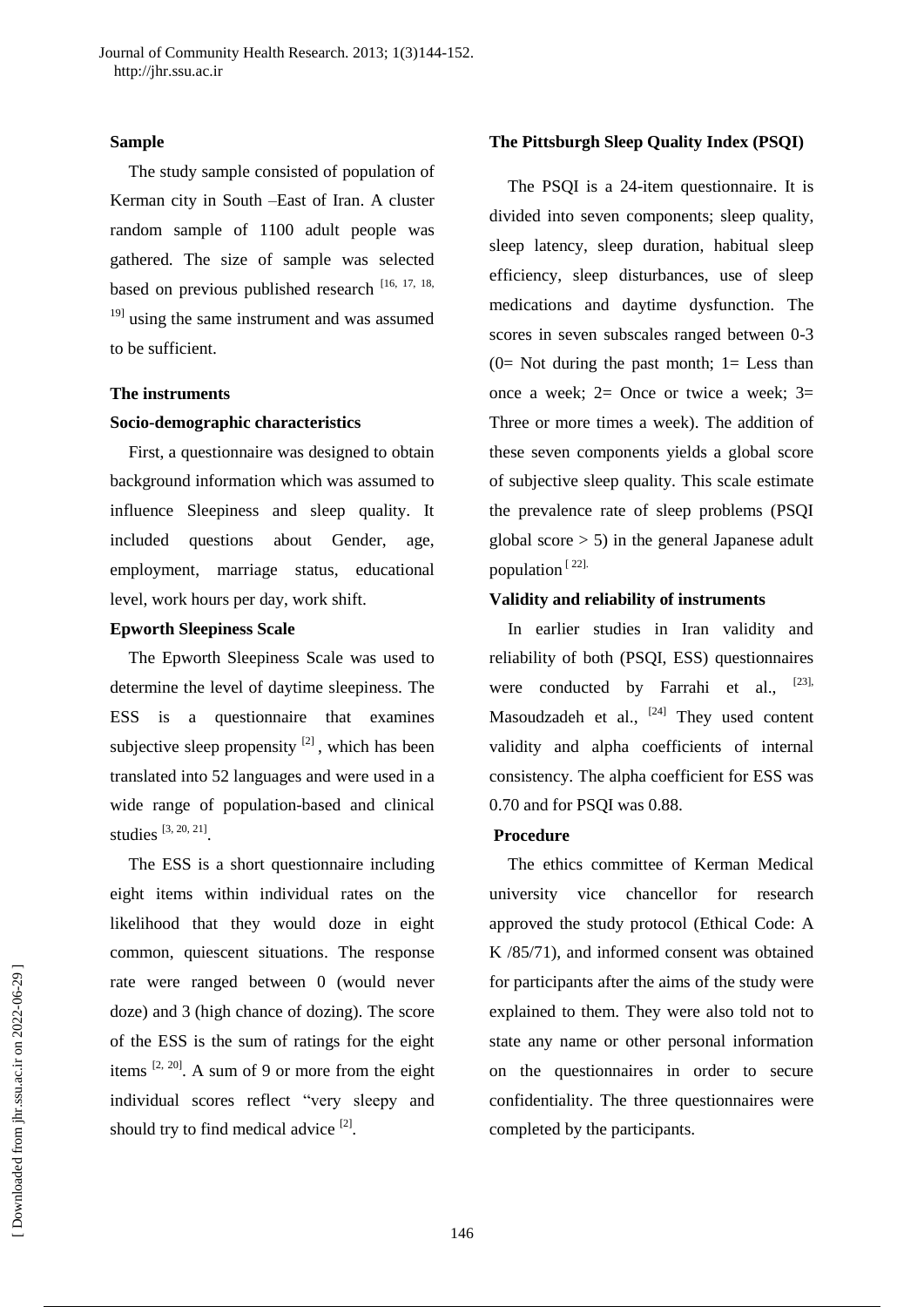### **Statistical analysis**

Data from the questionnaires were analyzed using the Statistical Package for Social Scientists (SPSS). Descriptive analysis was used to determine the characteristics of sample. Chi square and Pearson correlation coefficient was used to identify relationship between sleep quality and sleepiness. In addition, Binary logistic regression analysis was conducted to identify factors influencing EES and PSQI. The significance level was set to  $P < 0.05$ .

#### **Results**

### **Socio-demographic characteristic**

The socio-demographic characteristics of the study subjects were shown in Table 1.

44.5% of participants were males and 55.5% were females. The mean age of participants was 34.05 years.

| Table 1. Socio-demographic characteristics of |  |
|-----------------------------------------------|--|
| study participants                            |  |

| stuu y participants    |     |               |  |  |  |  |
|------------------------|-----|---------------|--|--|--|--|
| <b>Characteristics</b> | N   | $\frac{6}{9}$ |  |  |  |  |
| Gender                 |     |               |  |  |  |  |
| Male                   | 528 | 44.5          |  |  |  |  |
| Female                 | 659 | 55.5          |  |  |  |  |
| <b>Marriage</b>        |     |               |  |  |  |  |
| status                 |     |               |  |  |  |  |
| Single                 | 479 | 40.4          |  |  |  |  |
| Married                | 658 | 55.4          |  |  |  |  |
| Divorced               | 50  | 4.2           |  |  |  |  |
| Work shift             |     |               |  |  |  |  |
| Yes                    | 223 | 20.3          |  |  |  |  |
| No                     | 877 | 79.7          |  |  |  |  |
| Work hours             |     |               |  |  |  |  |
| per day                |     |               |  |  |  |  |
| <8                     | 847 | 77            |  |  |  |  |
| >8                     | 253 | 23            |  |  |  |  |

#### **Sleepiness**

The prevalence of sleepiness among participants was 34.3% (Table 2). In ESS questionnaire, descriptive analysis showed that the highest score belonged to the items 5 (lying down to rest in the afternoon when circumstances permit) and 7 (sitting quietly after a lunch without alcohol).

**Table 2.** Sleep quality and sleepiness scores among

|  | participants |
|--|--------------|

| Variable          |      | N   | $\frac{0}{0}$ |
|-------------------|------|-----|---------------|
| <b>Sleepiness</b> | Yes  | 406 | 34.4          |
|                   | No   | 777 | 65.5          |
| <b>Sleep</b>      | good | 494 | 42.5          |
| quality           | poor | 668 | 57.5          |

According to chi square test there was a significant differences between marital status and sleepiness so that participants who were married, were more likely to be sleepy  $(p=$ 0.048). The results also showed the relationship between different work shift (day and night) and sleepiness. The participants who have night shift, have higher rates of sleepiness (p=0.0001). Furthermore, a significant differences found between work hours per day and sleepiness so that those who work more than 8 hour per day, were more likely to be sleepy  $(p= 0.004)$  than who work less than 8 hours per day. However, there was no significant differences between sleepiness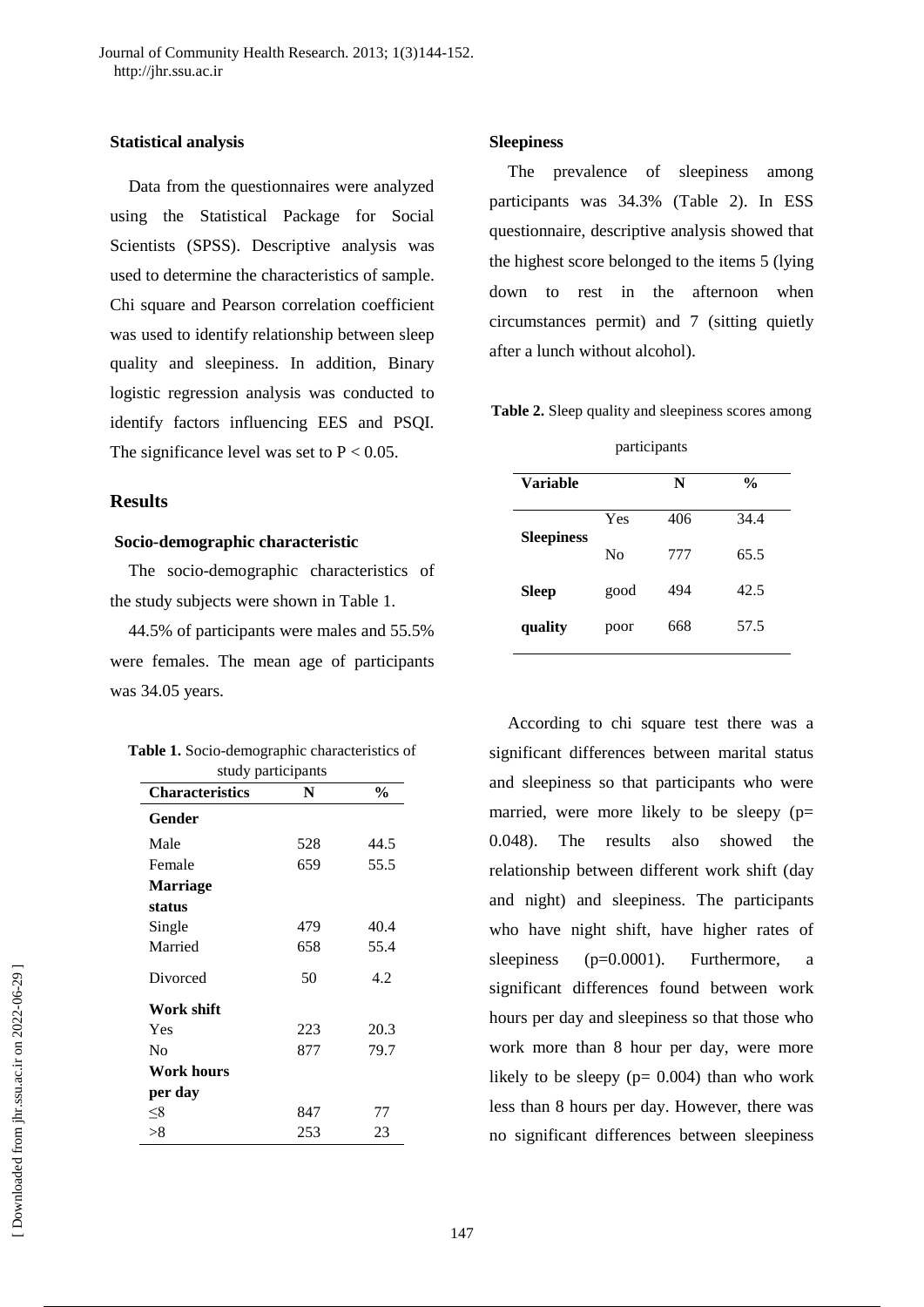and gender, age, education as well as employment ( $p = \leq 0/05$ ).

### **Sleep Quality**

A descriptive analysis indicated that more than half of the participants (57.5%) reported poor sleep quality (Table 3). The mean global PSQI score was  $4.43 \pm 2.67$  with a range of 0-16. In PSQI the lowest score belonged to "hypnotic medication use" component (mean= 0. 38), and the highest score belonged to "sleep duration" component (mean=1.14) (table 4).

The result also showed a significant difference between age and sleep quality so that the prevalence of poor sleep quality tended to be higher among participants who were aged more than 26 years than those had less than 26 years (p=0.045).

| would | slight                     | moderate                  | high                     |                            |
|-------|----------------------------|---------------------------|--------------------------|----------------------------|
| never | chance                     | chance                    | chance                   | $(Mean \pm SD)$            |
| doze  | of dozing                  | of                        | of dozing                |                            |
| (0)   | (1)                        | dozing                    | (3)                      |                            |
| $\%$  | $\%$                       | (2)                       | $\%$                     |                            |
|       |                            | $\%$                      |                          |                            |
| 62.9  | 23.1                       | 9.4                       | 4.6                      | $0.56 \pm 0.84$            |
| 62.2  | 22.3                       | 10.1                      | 5.4                      | $0.59 \pm 0.88$            |
|       |                            |                           |                          | $0.42 \pm 0.80$            |
|       |                            |                           |                          |                            |
|       |                            |                           |                          | $0.73 \pm 1.02$            |
|       |                            |                           |                          |                            |
|       |                            |                           |                          |                            |
| 18.4  | 23.1                       | 25.4                      | 33.1                     | $1.73 \pm 1.11$            |
|       |                            |                           |                          |                            |
| 89.6  | 6.9                        | 1.8                       | 1.8                      | $0.16 \pm 0.52$            |
|       |                            |                           |                          | $1.08 \pm 1.06$            |
|       |                            |                           |                          |                            |
|       |                            |                           |                          | $0.15 \pm 0.48$            |
|       |                            |                           |                          |                            |
|       | 73.5<br>58.5<br>38<br>88.6 | 15.2<br>20<br>30.3<br>8.6 | 7<br>11.4<br>17.4<br>1.6 | 4.4<br>10.1<br>14.2<br>1.2 |

| Table 3. The ESS Items scores of study participants |  |  |  |
|-----------------------------------------------------|--|--|--|
|-----------------------------------------------------|--|--|--|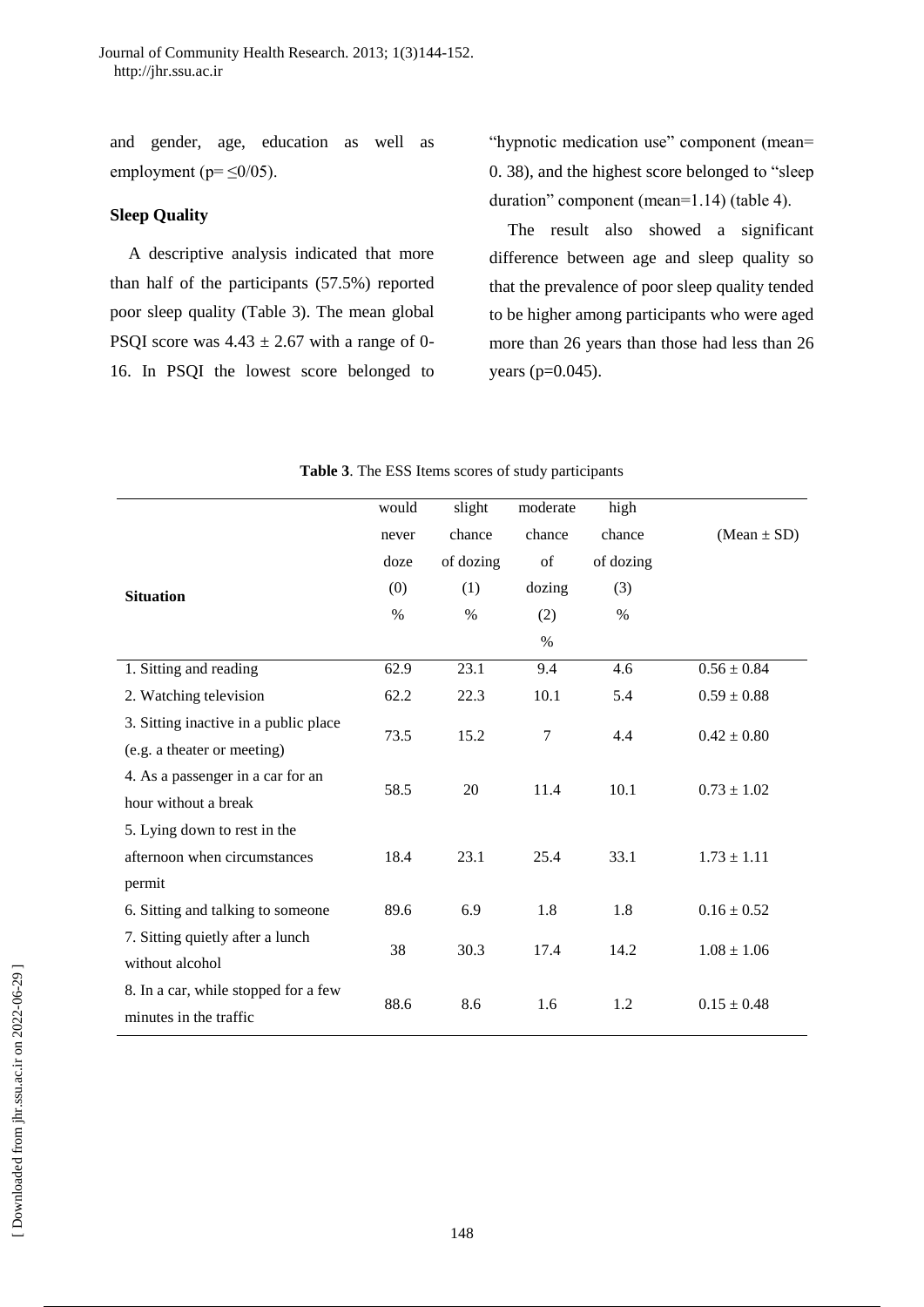| <b>PSQI</b> component   | $\bf{0}$ |                              | $\mathbf{2}$ | 3   | $(Mean \pm SD)$ |
|-------------------------|----------|------------------------------|--------------|-----|-----------------|
|                         | $(\%)$   | $\left( \frac{0}{0} \right)$ | $(\%)$       | (%) |                 |
| Sleep quality           | 32       | 55.4                         | 10           | 2.4 | $0.83 \pm 0.70$ |
| Sleep latency           | 36.4     | 31.4                         | 25.6         | 6.6 | $1.02 \pm 0.94$ |
| Sleep duration          | 29.2     | 33.4                         | 32.2         | 5.3 | $1.14 \pm 0.90$ |
| Sleep efficiency        | 81.4     | 11.6                         | 3.3          | 3.7 | $0.29 \pm 0.71$ |
| Sleep disturbance       | 12.4     | 67.5                         | 19           | 1.1 | $1.09 \pm 0.59$ |
| Hypnotic medication use | 80.4     | 8.6                          | 3.3          | 7.7 | $0.38 + 0.87$   |
| Daytime dysfunction     | 51       | 31                           | 15           | 3   | $0.70 \pm 0.83$ |

**Table 4**. The PSQI component scores of study subjects

The chi square test showed a relationship between different work shift and sleep quality. This means that respondents who had night shift, have greater prevalence of poor sleep quality ( $p= 0.0001$ ) than those who had not. A significant differences was also found between work hours and sleep quality so that participants who work more than 8 hour per day, have greater prevalence of poor sleep quality ( $p= 0.015$ ) than those who work less than 8 hours per day. However, there was no significant difference between gender, marriage, employment, and sleep quality (P= 0.05).

The results, as well, showed relationship between sleep quality and sleepiness  $(p=0.0001)$ . Furthermore, according to Binary logistic regression results, the risk of sleepiness among participants with poor sleep quality was 4.2 times more than that among those who had good sleep quality.

### **Discussion**

According to the results, the prevalence of sleepiness among a sample of population in South-East of Iran was moderate (34.3%). This is almost similar to the reported prevalence of

sleepiness in earlier Asian studies [11, 14]. Soon Jae et al reported that 12.2% of Korean adults had daytime sleepiness<sup>[12]</sup>. Liu et al also reported that 24.4% of Japanese adults suffered from daytime sleepiness  $[14]$ .

There is a varied range of sleepiness prevalence of earlier studies that could be due to the methodological differences and how they define sleepiness. Based on the findings, 57.5% of the participants reported poor sleep quality. Asghari etal (2012) also reported that 37.0% of the urban community of Tehran categorized as poor sleeper <sup>[4]</sup>. Zeitlhofer et al., who used PSQI, assessed Austrian population's sleep quality and they found that 32.1% of participants reported poor sleep quality [26]. Kiejna et al., stated that 10% of Polish inhabitants reported poor sleep quality. Poor sleep quality found in this study could be related to some socio- cultural factors<sup>[27]</sup>. Moreover, in the Iranian context despite of many Western and Eastern countries there is one day as the holiday rather than two days, so the rest time is less than that in many other countries. Some environmental factors such as weather may also cause poor sleep quality. The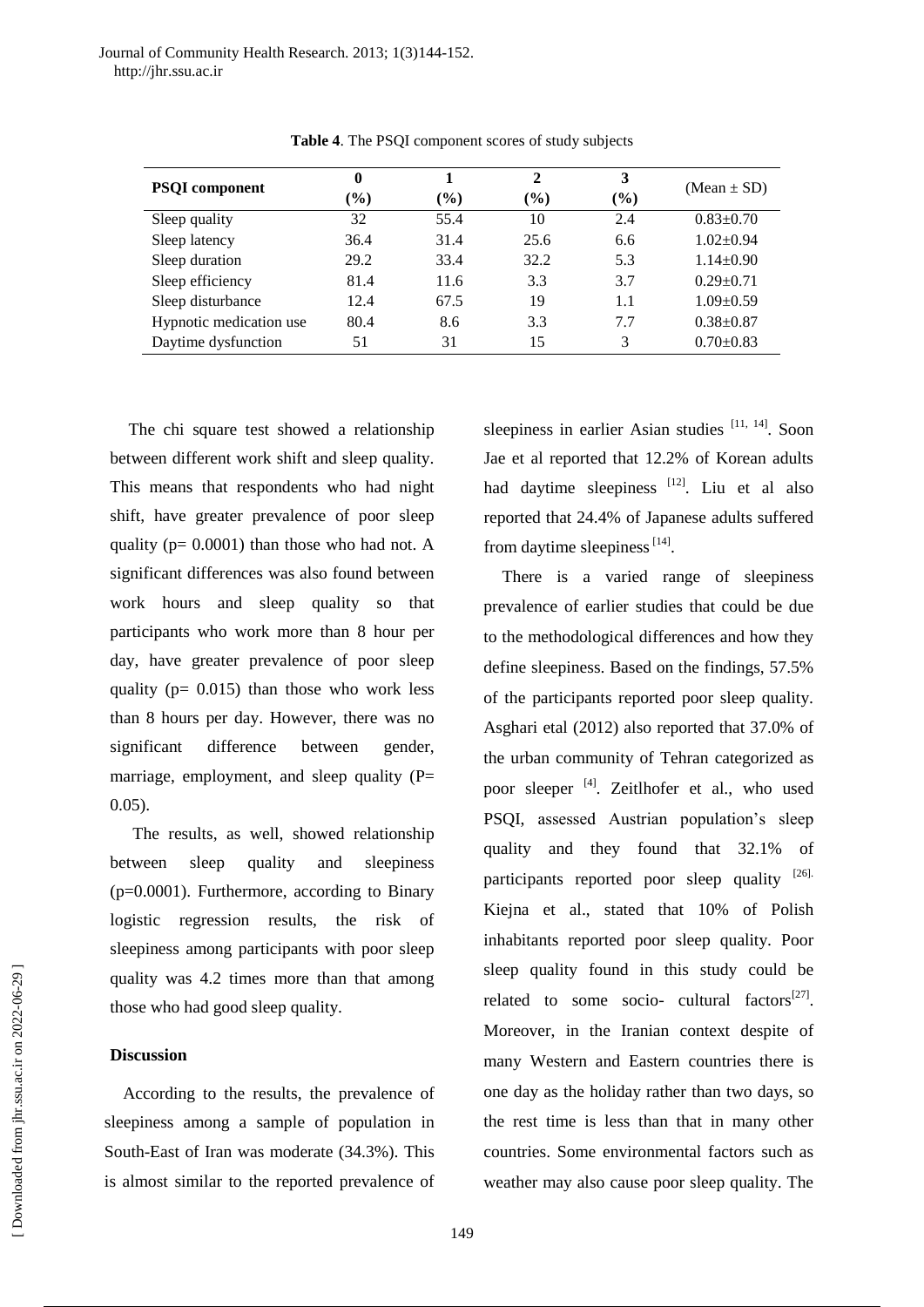research context is in the desert (Loot desert) with hot and dry weather. Divito et al., claimed that hot climate can cause periods of increased sleepiness  $[28]$ . In the research of Wright, daily sleep data showed statistically significant seasonal patterns [29].

Based on the findings, in PSQI questionnaire, the lowest score belonged to the component of "hypnotic medication use" and the highest score belonged to the component of "sleep duration". Similarly Doi et al., found that the PSQI component scores widely ranged. In their study, the lowest score belonged to hypnotic medication use component and the highest score belonged to sleep latency <sup>[11]</sup>. The scores of PSQI components in several studies are different [11, 26, 25, 30, 31] Differences in mean subcomponents scores of PSQI could be related to sleep differs among cultures. The difference may indicate that different cultures have different perception of sleep and its related problems [30].

The results of this study revealed that sleep quality is related with sleepiness. Findings also showed that both sleep quality and sleepiness influenced by work related factors (work shift and work hours per day). In a study of Ng and TP, almost 15.1% of Asian multi-ethnic adults have work shift, and they reported that work shift was a risk factor for daytime sleepiness. They asserted that daytime sleepiness is commonly the result of disruption of the sleep– wake circadian cycle, typically seen in work shift  $^{[15]}$ . It can be supported by Patel et al., where they claimed that differences in health behavior (for example, self-efficacy,

perception, attitudes and value expectancy, psychosocial circumstances, and environment (social and physical) can disparately affect sleep quality  $[32]$ .

We observed significantly higher prevalence of poor sleep quality among participants aged ≥26 years. This is consistent with the findings of Doi study. They stated that adults aged more than 20 years reported poor sleep quality than the younger ones<sup>[22]</sup>. Kiejna et al., also found that the quality of sleep decreased with age  $[32]$ . Based on the findings, marriage status has relationship with Sleepiness. Subjects who were married experienced more sleepiness than single ones. Kiejna et al., (2004) found marital status was correlated with sleep quality (P  $< 0.05$ ).

The results confirm almost high prevalence of poor sleep quality and sleepiness among 1100 Iranian population. Sleep quality and sleepiness was associated with several factors including age, marital status, and work related factors. Many of these factors are highly prevalent in the population. They affect health significance of sleep quality and sleepiness in the community. So, this study provides nurses with some valuable insights about how these factors may influence population's sleep quality. On the basis of these data, it may be suggested that the poor sleep quality increased tendency to sleepiness during the daytime.

Daytime Sleepiness is also a clinical demonstration of many disorders that cause frequent arousals from sleep and sleep disruption, thus affecting the quality of sleep. The study showed that sleep quality is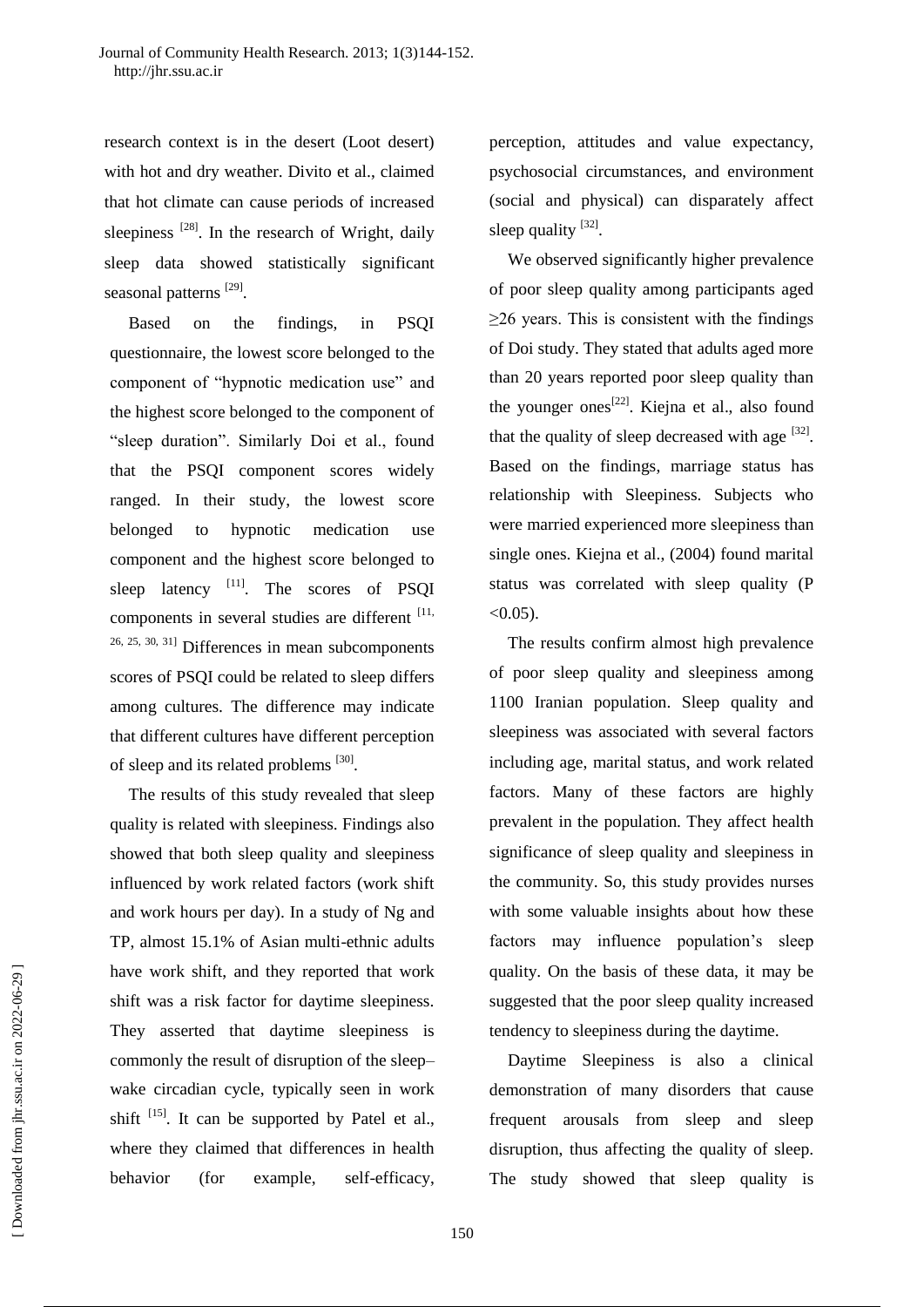multidimensional and may vary in different cultural contexts. Therefore, improving the quality of population's sleep requires cultural preparation and public education through the media and also by well educated nurses. The convenience sample of population which is not the representative of all Iranian population could deteriorate the generalization of the findings. Furthermore, use of the self report questionnaires may have led to an overestimation of some of the findings due to variance which is common in different methods.

#### **Acknowledgements**

The authors wish to thank Kerman University of Medical Science for their kind assistance to the present study.

### **Refrences**

- 1. Sateia MJ, Nowell PD. Insomnia. The Lancet. 2004; 364(9449):1959-73.
- 2. Johns MW. A new method for measuring daytime sleepiness: the Epworth Sleepiness Scale. Sleep. 1991; 14(6):540-5.
- 3. Buysse DJ, [Hall](http://www.ncbi.nlm.nih.gov/pubmed/?term=Hall%20ML%5Bauth%5D) ML, [Strollo](http://www.ncbi.nlm.nih.gov/pubmed/?term=Strollo%20PJ%5Bauth%5D) PJ, et al. Relationships Between the Pittsburgh Sleep Quality Index (PSQI), Epworth Sleepiness Scale (ESS), and Clinical/Polysomnographic Measures in a Community Sample. Journal of Clinical Sleep Medicine. 2008 ; 4(6):563–71.
- 4. [Asghari A,](http://www.ncbi.nlm.nih.gov/pubmed?term=Asghari%20A%5BAuthor%5D&cauthor=true&cauthor_uid=22292580) [Farhadi M,](http://www.ncbi.nlm.nih.gov/pubmed?term=Farhadi%20M%5BAuthor%5D&cauthor=true&cauthor_uid=22292580) [Kamrava SK,](http://www.ncbi.nlm.nih.gov/pubmed?term=Kamrava%20SK%5BAuthor%5D&cauthor=true&cauthor_uid=22292580) et al. Subjective Sleep Quality in Urban Population. [Arch Iran Med.](http://www.ncbi.nlm.nih.gov/pubmed/22292580) 2012; 15(2):95-8.
- 5. [Yen CF,](http://www.ncbi.nlm.nih.gov/pubmed?term=Yen%20CF%5BAuthor%5D&cauthor=true&cauthor_uid=20472300) [King BH,](http://www.ncbi.nlm.nih.gov/pubmed?term=King%20BH%5BAuthor%5D&cauthor=true&cauthor_uid=20472300) [Tang TC,](http://www.ncbi.nlm.nih.gov/pubmed?term=Tang%20TC%5BAuthor%5D&cauthor=true&cauthor_uid=20472300) et al. The association between short and long nocturnal sleep durations and risky behaviors and the moderating factors in Taiwanese adolescents. [Psychiatry Res.](http://www.ncbi.nlm.nih.gov/pubmed/20472300) 2010; 179(1):69-74.
- 6. [McEwen BS.](http://www.ncbi.nlm.nih.gov/pubmed?term=McEwen%20BS%5BAuthor%5D&cauthor=true&cauthor_uid=10649824) Allostasis and allostatic load: implications for Neuropsychopharmacology. [Neuropsychopharmacology.](http://www.ncbi.nlm.nih.gov/pubmed/10649824) 2000; 22(2):108-24.
- 7. [Murray JC,](http://www.ncbi.nlm.nih.gov/pubmed?term=Murray%20JC%5BAuthor%5D&cauthor=true&cauthor_uid=10832171) [O'Farrell P,](http://www.ncbi.nlm.nih.gov/pubmed?term=O%27Farrell%20P%5BAuthor%5D&cauthor=true&cauthor_uid=10832171) [Huston P.](http://www.ncbi.nlm.nih.gov/pubmed?term=Huston%20P%5BAuthor%5D&cauthor=true&cauthor_uid=10832171) The experiences of women with heart disease: what are their needs. [Can J](http://www.ncbi.nlm.nih.gov/pubmed/10832171)  [Public Health.](http://www.ncbi.nlm.nih.gov/pubmed/10832171) 2000; 91(2):98-102..
- 8. [Bonnet MH,](http://www.ncbi.nlm.nih.gov/pubmed?term=Bonnet%20MH%5BAuthor%5D&cauthor=true&cauthor_uid=10737337) [Arand DL.](http://www.ncbi.nlm.nih.gov/pubmed?term=Arand%20DL%5BAuthor%5D&cauthor=true&cauthor_uid=10737337) Activity, arousal and the MSLT in patients with insomnia. [Sleep.](http://www.ncbi.nlm.nih.gov/pubmed/10737337) 2000; 23(2):205- 12.
- 9. [Ancoli-Israel S,](http://www.ncbi.nlm.nih.gov/pubmed?term=Ancoli-Israel%20S%5BAuthor%5D&cauthor=true&cauthor_uid=10394606) [Roth T.](http://www.ncbi.nlm.nih.gov/pubmed?term=Roth%20T%5BAuthor%5D&cauthor=true&cauthor_uid=10394606) Characteristics of insomnia in the United States: results of the 1991 National Sleep Foundation Survey. I. [Sleep.](http://www.ncbi.nlm.nih.gov/pubmed/10394606) 1999; 22 Suppl 2:S347-53.
- 10. [Aloba OO,](http://www.ncbi.nlm.nih.gov/pubmed?term=Aloba%20OO%5BAuthor%5D&cauthor=true&cauthor_uid=17368977) [Adewuya AO,](http://www.ncbi.nlm.nih.gov/pubmed?term=Adewuya%20AO%5BAuthor%5D&cauthor=true&cauthor_uid=17368977) [Ola BA,](http://www.ncbi.nlm.nih.gov/pubmed?term=Ola%20BA%5BAuthor%5D&cauthor=true&cauthor_uid=17368977) et al. Validity of the Pittsburgh Sleep Quality Index (PSQI) among Nigerian university students. [Sleep Med.](http://www.ncbi.nlm.nih.gov/pubmed/17368977) 2007; 8(3):266-70.
- 11. [Doi Y,](http://www.ncbi.nlm.nih.gov/pubmed?term=Doi%20Y%5BAuthor%5D&cauthor=true&cauthor_uid=11422846) [Minowa M,](http://www.ncbi.nlm.nih.gov/pubmed?term=Minowa%20M%5BAuthor%5D&cauthor=true&cauthor_uid=11422846) [Uchiyama M](http://www.ncbi.nlm.nih.gov/pubmed?term=Uchiyama%20M%5BAuthor%5D&cauthor=true&cauthor_uid=11422846), et al. Subjective sleep quality and sleep problems in the general Japanese adult population. [Psychiatry Clin Neurosci.](http://www.ncbi.nlm.nih.gov/pubmed/11422846) 2001; 55(3):213-5.
- 12. [Joo S,](http://www.ncbi.nlm.nih.gov/pubmed?term=Joo%20S%5BAuthor%5D&cauthor=true&cauthor_uid=18684665) [Baik I,](http://www.ncbi.nlm.nih.gov/pubmed?term=Baik%20I%5BAuthor%5D&cauthor=true&cauthor_uid=18684665) [Yi H,](http://www.ncbi.nlm.nih.gov/pubmed?term=Yi%20H%5BAuthor%5D&cauthor=true&cauthor_uid=18684665) et al. Prevalence of excessive daytime sleepiness and associated factors in the adult population of Korea. [Sleep Med.](http://www.ncbi.nlm.nih.gov/pubmed/18684665) 2009; 10(2):182-8.
- 13. Mousavi SA, Mirzayi E, Khosravi A. Sleep Pattern and Daytime Sleepiness in Over-15-Year-Old People in Shahroud. Knowledge & Health. 2010; 4(4).45-48.